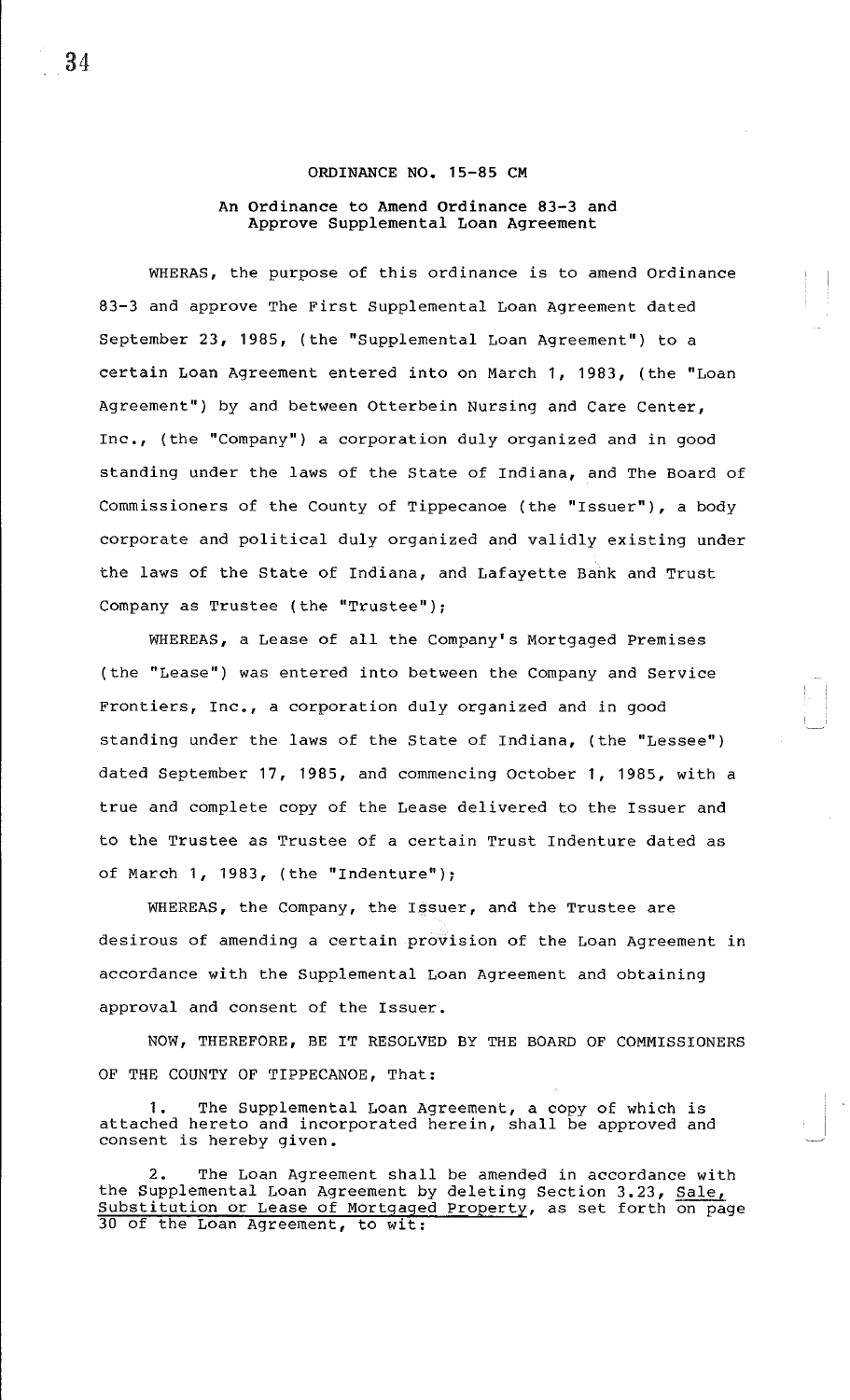"(3) any lessee of all or substantially all of the Mortgaged Property shall expressly assume the obligations of the Company or Owner hereunder, by instrument delivered to the Issuer and the Trustee;"

Enacted by the Board of Commissioners of the Cuonty of Tippecanoe, Indiana, on this 23rd day of Setember, 1985.

> THE BOARD OF COMMISSIONERS OF THE COUNTY OF TIPPECANOE

Ougene R Moon

<u>Bruce</u> Bruce

Que 21, Veholer

 $\begin{matrix} \text{ATTEST:} \ & \text{if} \ & \text{if} \ & \text{if} \ & \text{if} \ & \text{if} \ & \text{if} \ & \text{if} \ & \text{if} \ & \text{if} \ & \text{if} \ & \text{if} \ & \text{if} \ & \text{if} \ & \text{if} \ & \text{if} \ & \text{if} \ & \text{if} \ & \text{if} \ & \text{if} \ & \text{if} \ & \text{if} \ & \text{if} \ & \text{if} \ & \text{if} \ & \text{if} \ & \text{if} \ & \text{if} \ & \text{if} \ & \text{if} \ & \text{$ 1. Jara 10 ( You

 $\mathcal{Q}$  $\overline{\mathcal{C}}$ 

 $\mathbf{u}$  $\Box$  $\leq$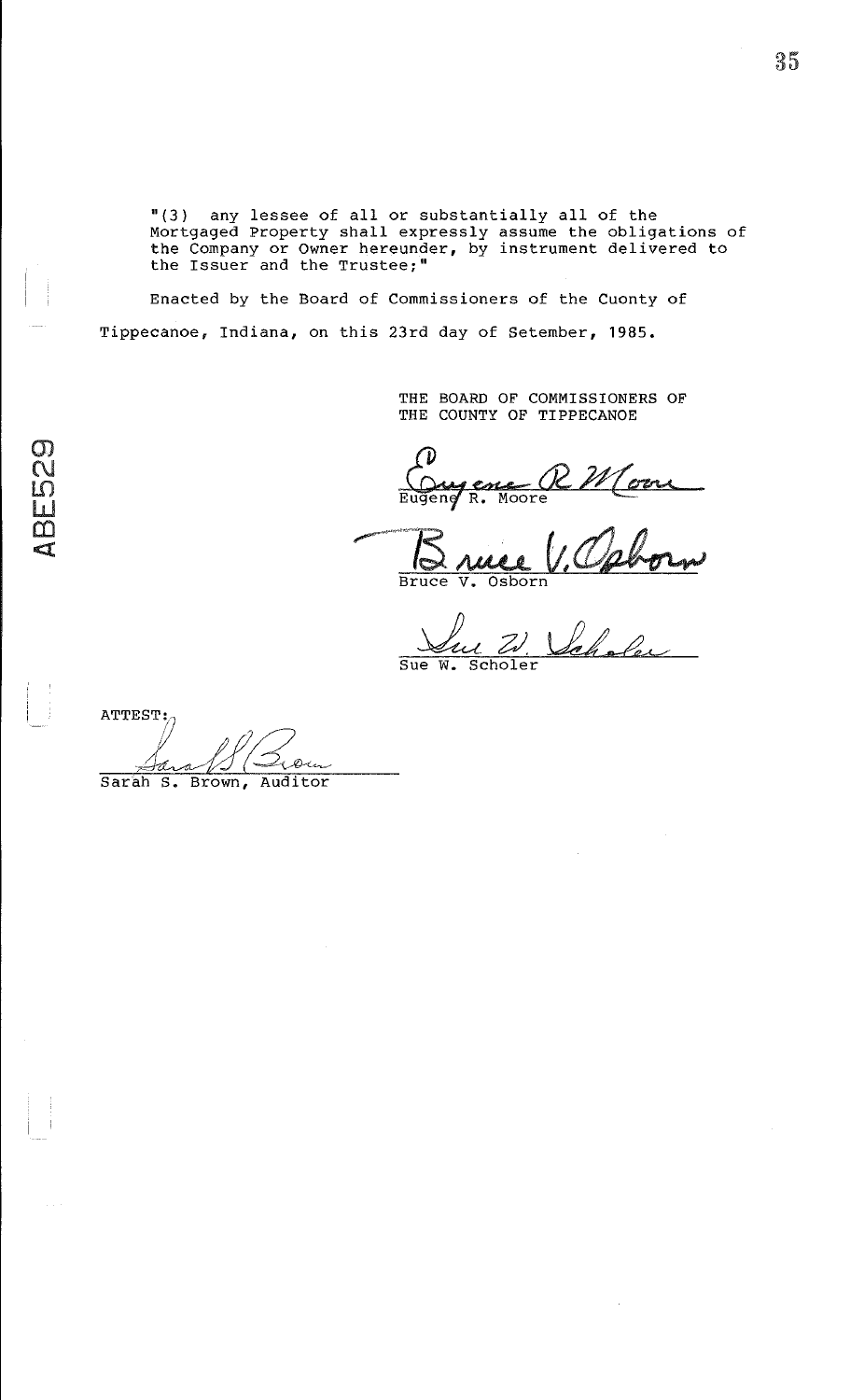## **FIRST SUPPLEMENTAL LOAN AGREEMENT**

THIS AGREEMENT, entered into on this 23rd day of September 1985, by and between Otterbein Nursing and Care Center, Inc., (the "Company") a corporation duly organized and in good standing under the laws of the State of Indiana, and The Board of Commissioners of the County of Tippecanoe (the "Issuer"), a body corporate and political duly organized and validly existing under the laws of the State of Indiana, and Lafayette Bank and Trust Company as Trustee (the "Trustee"), WITNESSETH:

WHEREAS, a certain Loan Agreement, dated March 1, 1983, (the "Loan Agreement") was entered into between the Company, the Issuer, and certain individuals which were designated as the **"Owners'';** 

WHEREAS, a Lease of all the Company's Mortgaged Premises (the "Lease") was entered into between the Company and Service Frontiers, Inc., a corporation duly organized and in good standing under the laws of the State of Indiana, (the "Lessee") dated September 17, 1985, and commencing October 1, 1985, with a true and complete copy of the Lease delivered to the Issuer and to the Trustee as Trustee of a certain Trust Indenture dated as of March 1, 1983 (the "Indenture");

WHEREAS, the Comany, the Issuer and the Trustee are desirous of amending a certain provision of the Loan agreement by deleting Section 3.23, Sale, Substitution or Lease of Mortgaged Property, as set forth on page 30, to wit:

"(3) any lessee of all or substantially all of the Mortgaged Property shall expressly assume the obligations of the Company or Owner hereunder, by instrument delivered to the Issuer and the Trustee;"

36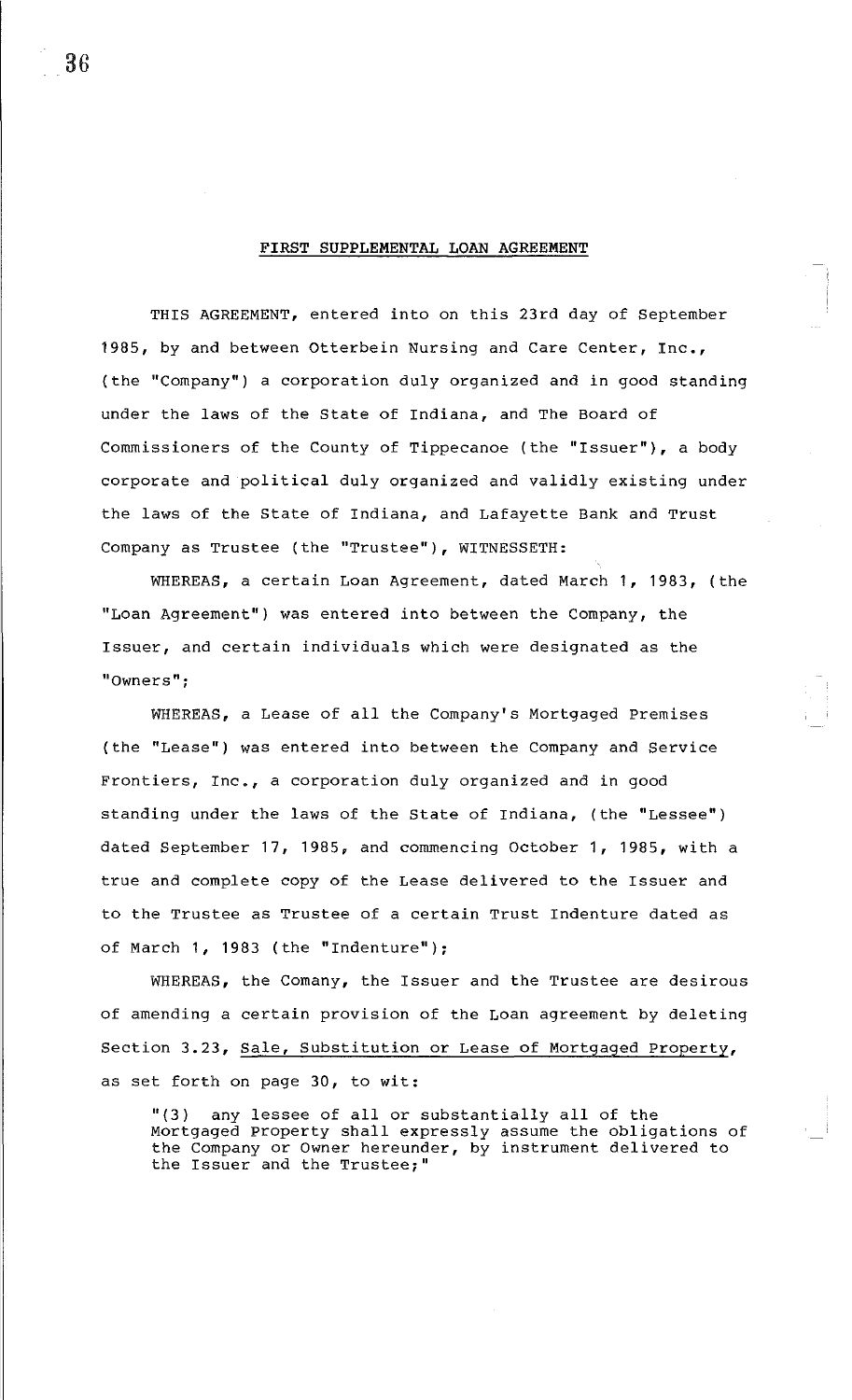WHEREAS, pursuant to the terms of said Indenture, Section 1001, Amendments, etc. to the Loan Agreement Not Requiring Consent of the Bondholders, said loan agreement may be amended in the instance as follows:

"(ii) for the purpose of curing any ambiguity, or (iii) in connection with any other change therein which, in the judgment of the Trustee, is not to the prejudice of the Trustee or the holders of the Bonds."

WHEREAS, in the judgment of the Trustee said admendment by deletion of Section 3.23, Sale, Substitution, or Lease of Mortgaged Property, subparagraph (3), on page 30, is not to the prejudice of the Trustee or the holders of the Bonds;

WHEREAS, said amendment be deletion of Section 3.23, Sale, Substitution, or Lease of Mortgaged Property, subparagraph 3, on page 30, is necessary for the purpose of curing any ambiguity or formal defect or omission.

NOW, THEREFORE, in consideration of the mutual covenants and consents of the Issuer and the Trustee together with the consent of the Company, it is agreed:

1. Section 3.23 Sale, Substitution, or Lease of Mortgaged Property, subparagraph (3) on page 30 is hereby amended by deleting the following provision:

"(3) any lessee of all or substantially all of the Mortgaged Property shall expressly assume the obligations of the Company or Owner hereunder, by instrument delivered to the Issuer and the Trustee"

2. All remaining requirements of the Loan Agreement as set forth in Section 3.23, subparagraphs  $(1)$ ,  $(2)$ ,  $(4)$ , and  $(5)$ necessary to lease the Mortgaged Premises have been satisfied and are completed.